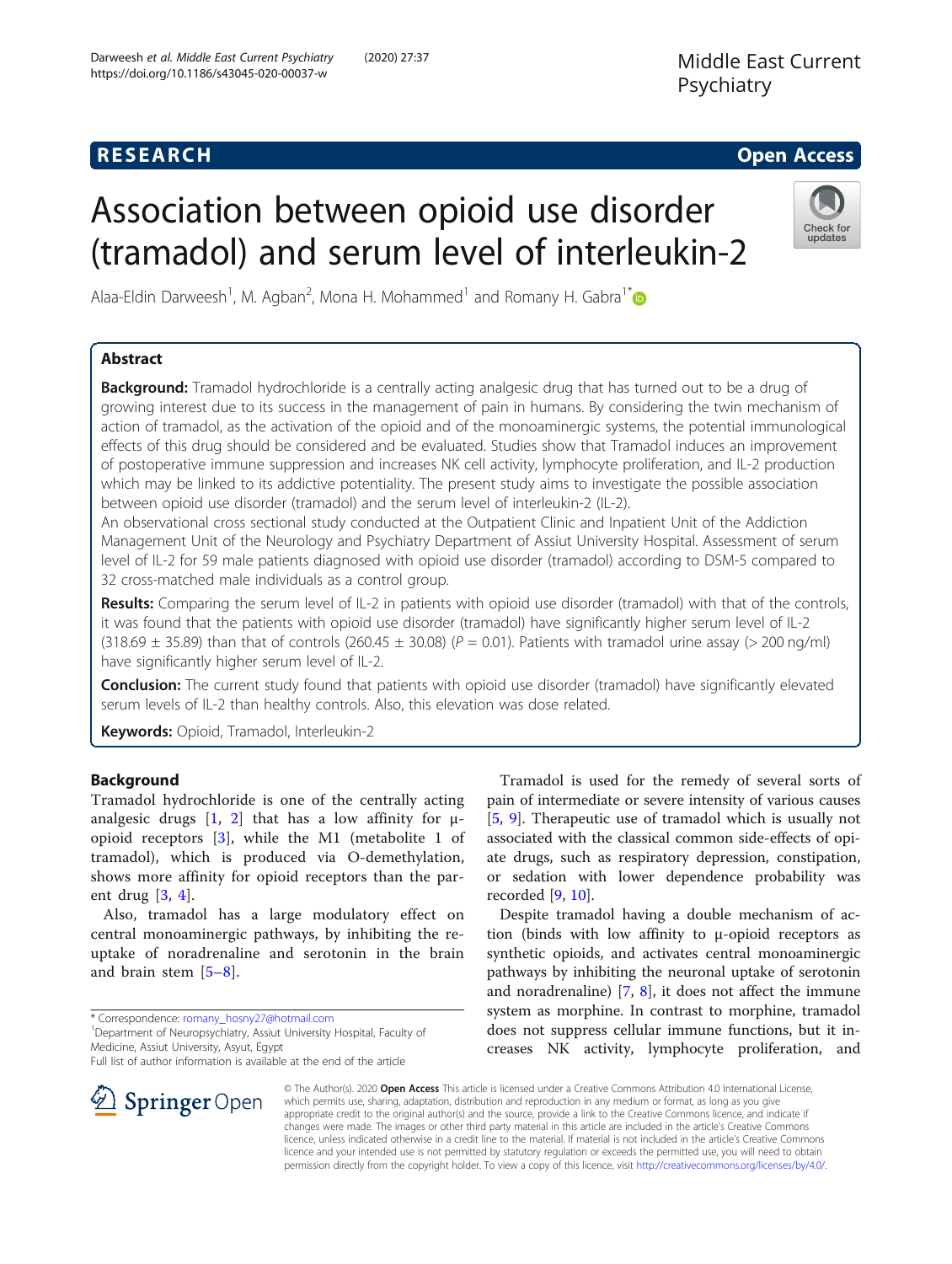interleukin-2 production [[2](#page-7-0)]. So the ability of tramadol to modulate immune reaction might be because of its coexisting intrinsic serotonergic effect [[2](#page-7-0), [11](#page-7-0)].

Cytokines play an essential role within the coordination and law of immune system  $[2, 11-14]$  $[2, 11-14]$  $[2, 11-14]$  $[2, 11-14]$  $[2, 11-14]$  $[2, 11-14]$ . For example, interleukin-1 (IL-1), tumor necrosis factor-α (TNF- $\alpha$ ), and interleukin-6 (IL-6) have local and systemic effects that may restrict injury and the spread of infection and provide a suitable environment for tissue healing and repair [[15\]](#page-7-0).

Regarding interleukin-2, one of its most important functions is stimulating clonal expansion of activated Tlymphocyte [[16](#page-7-0)], promoting B cell proliferation and immunoglobulin production [\[17\]](#page-7-0), enhancing macrophage cytotoxicity [\[18](#page-7-0)], and supporting the growth of cytotoxic T-lymphocytes (CTL) [\[19](#page-7-0)] and natural killer (NK) cells [[20\]](#page-8-0). Cytotoxic T-lymphocytes and NK cells kill virusinfected cells and some tumor cells [\[21](#page-8-0)].

While serotonin is not required for IL-2 production, increasing serotonin levels in the human brain can supplement a suboptimal stimulus to enhance IL-2 production [[22\]](#page-8-0).

Studies demonstrate that both endogenous and exogenous serotonin have regulatory effects on the T cell functions. Also, serotonin has been shown to enhance NK activity (including IL-2 activation of NK activity), by decreasing the suppressive effect of macrophages toward the NK cells. This effect was shown to be mediated by different serotonin receptors namely 5-HT1A receptor [[23,](#page-8-0) [24](#page-8-0)] and 5-HT2 receptor [[22](#page-8-0)]. Another evidence is that several studies show that antidepressants increase the serum levels of IL-2 and IFN- levels via increased serotonin activity in the brain [\[25](#page-8-0)].

Once drug addiction has developed, it can be a lifelong condition in which individuals show intense craving and increased risk for relapse after years of abstinence, indicating that chronic drug exposure causes stable changes in the structure and function of the brain that may underlie the long-lived behavioral abnormalities in drug addiction [[26](#page-8-0)].

It was reported that some of the neurotrophic factors and inflammatory cytokines (which have some effect on synaptic transmission and neuronal morphology) may be involved in changes of the morphology of dendrites and dendritic spines in certain brain reward centers as the nucleus accumbens and prefrontal cortex after repeated injections of psycho-stimulants [\[27](#page-8-0)–[29\]](#page-8-0).

IL-2 potentiates the DA uptake inhibitor GBR 12909 induced exploratory activity (Vanoxerine (GBR-12909) is a piperazine by-product which is a potent and selective dopamine reuptake inhibitor), suggesting that this cytokine has modulatory effects on the mesocorticolimbic DA system [\[30](#page-8-0)]. IL-2 potentiates discriminative stimulus effects of amphetamine and ethylketocyclazocine [[31\]](#page-8-0).

IL-2 upregulates TLR4 surface expression on human peripheral blood monocyte [\[32](#page-8-0)]. TNF-alpha, IFNgamma, and IL-2 increase TLR-2 expression in immature dendritic cells [[33](#page-8-0)].

The toll-like receptor (TLR) superfamily modulates pro-inflammatory responses to pathogens by sensing giant molecules containing lipids, sugars, protein, and nucleic acid components. Initial studies urged that solely microglia are involved in TLR signaling; however, newer studies suggest that all brain cell types are involved in this signaling [\[34\]](#page-8-0). Toll-like receptors activate signaling cascades that converge on nuclear factor kappa-lightchain-enhancer of activated B cells (NF-κB), a key innate immune nuclear transcription factor that promotes expression of pro-inflammatory cytokines, including tumor necrosis factor α (TNFα), interleukin-1β (IL-1β), IL-6, and monocyte chemo-attractant protein-1 (MCP-1) [\[35](#page-8-0)].

Repeated stress and cycles of alcohol and drug dependence sensitize the microglia, in line with the hypothesis that induction of innate immune signaling pathways contributes to the progressive increase in craving, mood dysfunction, and cognitive impairments recorded in addiction. Progressive signaling of this system leads to a progressive deterioration of behavioral control, increased impulsivity and anxiety, and negative affect and craving coupled with increasing ventral striatal responses to promote reward-seeking behaviors and increase the risk of developing alcohol and substance use disorders [\[35\]](#page-8-0).

The development of tramadol as a significant drug problem is somewhat puzzling since, in the USA and different Western countries, illicit tramadol use and dependence is generally not considered a significant drug problem. It is usually considered a safer, less abusable medication as compared to more potent painkillers such as oxycodone and hydrocodone [\[36](#page-8-0)].

According to a 2012 national survey report in Egypt, cannabis is the most common drug of abuse within the country and around 9.6% of the population used other illicit drugs (a large proportion of which were tramadol users) [\[37\]](#page-8-0). This finding represents a dramatic increase within the range of patients illicitly using tramadol in Egypt in the last 10 years [[38\]](#page-8-0).

#### Aim of the work

The current study aims to investigate association between opioid use disorder (tramadol) and serum level of interleukin-2 (IL-2). As chronic tramadol use could increase the serum level of IL-2 which may have a role in maintaining addictive behavior.

#### Methods

#### Type and study setting

The current study was an observational cross sectional study conducted at the outpatient clinic and inpatient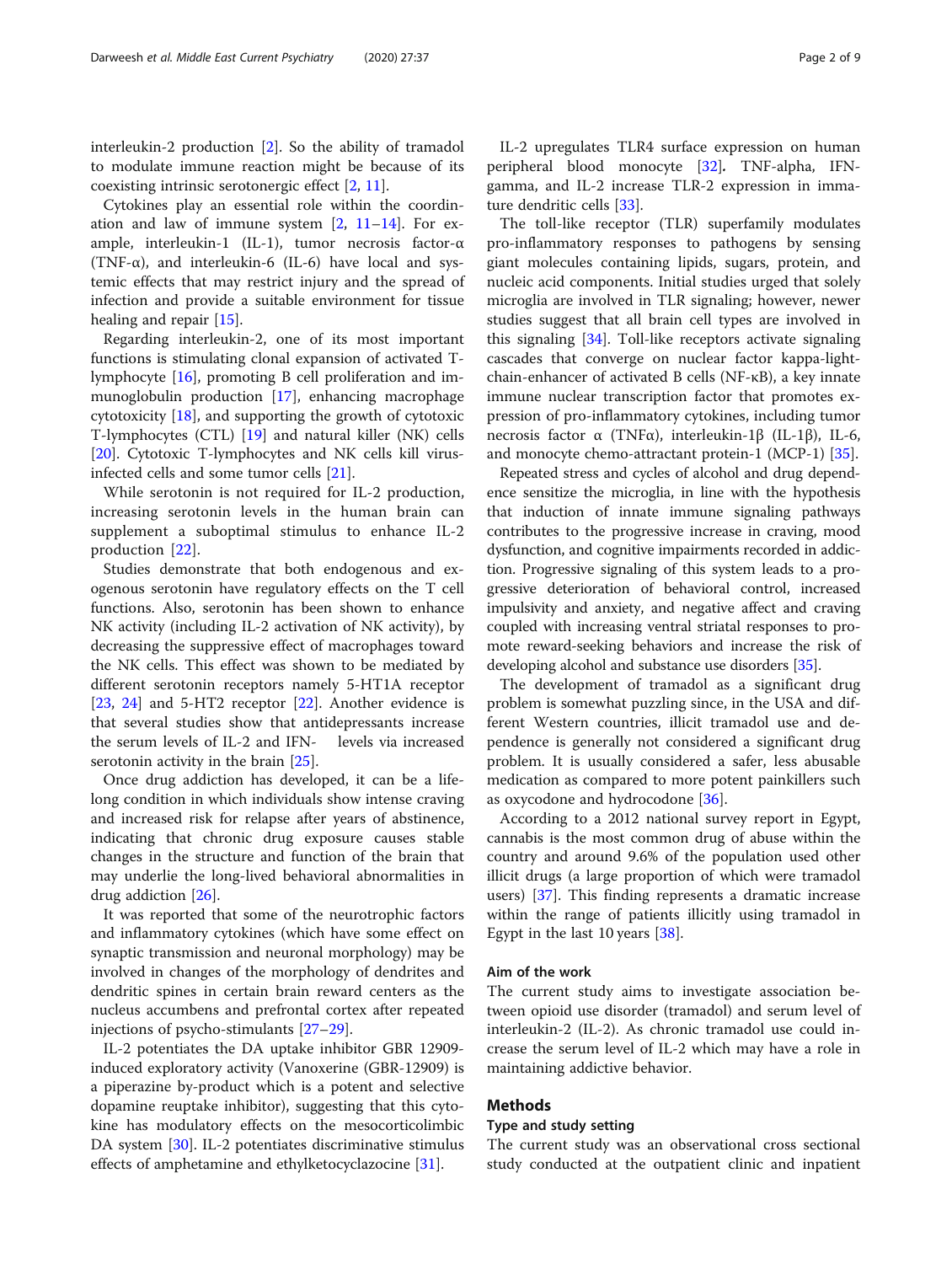unit of addiction management unit of the neurology and psychiatry department of Assiut University Hospital. Addiction management unit contains 16 beds, based on paid service and about 800 patients have been admitted per year; most of them have polysubstance use disorder including tramadol and others.

#### Sample size

Sample size was calculated according to the following equation:

Sample size 
$$
(n) = [DEF \times Np(1-p)]/[(d^2/Z^2_{1-a/2} \times (N-1) + p \times (1-p)]
$$

where:

Population size (for finite population correction factor or fpc)  $(N)$ 

Hypothesized % frequency of outcome factor in the population  $(p)$ 

Confidence limits as % of 100 (absolute  $\pm$  %) (*d*) Design effect (for cluster surveys—DEFF) [[39\]](#page-8-0)

#### Patients (sample)

According to the previous equation the study included 59 male patients diagnosed as opioid use disorder (tramadol) according to DSM-5 and 32 cross-matched male individuals as controls. Those individuals were recruited randomly (during 6 days of work, only patients who come on Saturday, Monday, and Wednesday were included) during the period from first of December 2016 to 31 of November 2017.

Inclusion criteria for patients are as follows:

- 1. Age group 18:50 years old
- 2. Regular tramadol use for at least 1 year
- 3. Acceptance to participate in the study

Inclusion criteria for controls are as follows:

- 1. Age group 18:50 years old
- 2. Negative urine screening for the substance of abuse

Exclusion criteria for patients and cross-matched controls (conditions affect level of IL-2) are as follows:

- 1. Presence of other substances of abuse for patients excluded by addiction severity index (ASI) and urine screening for example abuse of morphine decrease level of IL-2 [\[2\]](#page-7-0)
- 2. Individuals with acute or chronic inflammatory conditions proved by raised erythrocyte sedimentation rate (ESR) and CRP
- 3. Comorbid psychiatric disorder excluded by psychiatric clinical interview and Symptom Check List-90-Revised (the threshold score that needs psychiatric assistance is more than 60 at any domain), for example, there is diminished IL-2 levels in patients with schizophrenia [[40](#page-8-0)]
- 4. Prior treatment with anti-inflammatory drugs or steroids in the last month

Each patient and control was subjected to the following:

- 1. Evaluation of sociodemographic characteristics, general medical and neurological examination, and clinical assessment for psychiatric disordersThe socioeconomic status data scale [[41\]](#page-8-0) shows that the classification of studied groups was as follows:
	- a. High socioeconomic class scores are more than 73.6 in the patients and 79.6 in controls.
	- b. Middle socioeconomic class scores range between 54.4 and 73.6 in the patients and between 53.2 and 79.6 in controls.
	- c. Low socioeconomic class scores are less than 54.4 in patients and 53.2 in controls.
- 2. Symptom Check List-90-Revised (SCL-90-R) [\[42\]](#page-8-0) Translated by Elbehairy (2005).Symptom Check List-90-Revised (SCL-90-R) made out of a 90-item self-report symptom inventory developed by clinical psychometric research. It was designed to identify the psychological symptoms pattern of psychiatric and medical patients. The psychometric analysis was modified and validated in the revised (R) form [[42](#page-8-0)] translated by Elbehairy, [[43](#page-8-0)]. The threshold score that need psychiatric assistance is more than 60 at any domain.
- 3. Addiction Severity Index [[44](#page-8-0)]: for patients onlyAddiction Severity Index was done for patients only and severity ratings are based on the following 10-point scale (0–9):
	- 0–1 no real problem, treatment not indicated
	- 2–3 slight problem, treatment probably not necessary
	- 4–5 moderate problem, some treatment indicated
	- 6–7 considerable problem, the treatment necessary
	- 8–9 extreme problem, the treatment necessaryThe severity rating scale enables the interviewer to determine the degree of a client's problem. In each area, the higher the score is, the greater the need for treatment. The ASI scores can be used to identify a client's major problem areas and plan an effective course of treatment [[44\]](#page-8-0).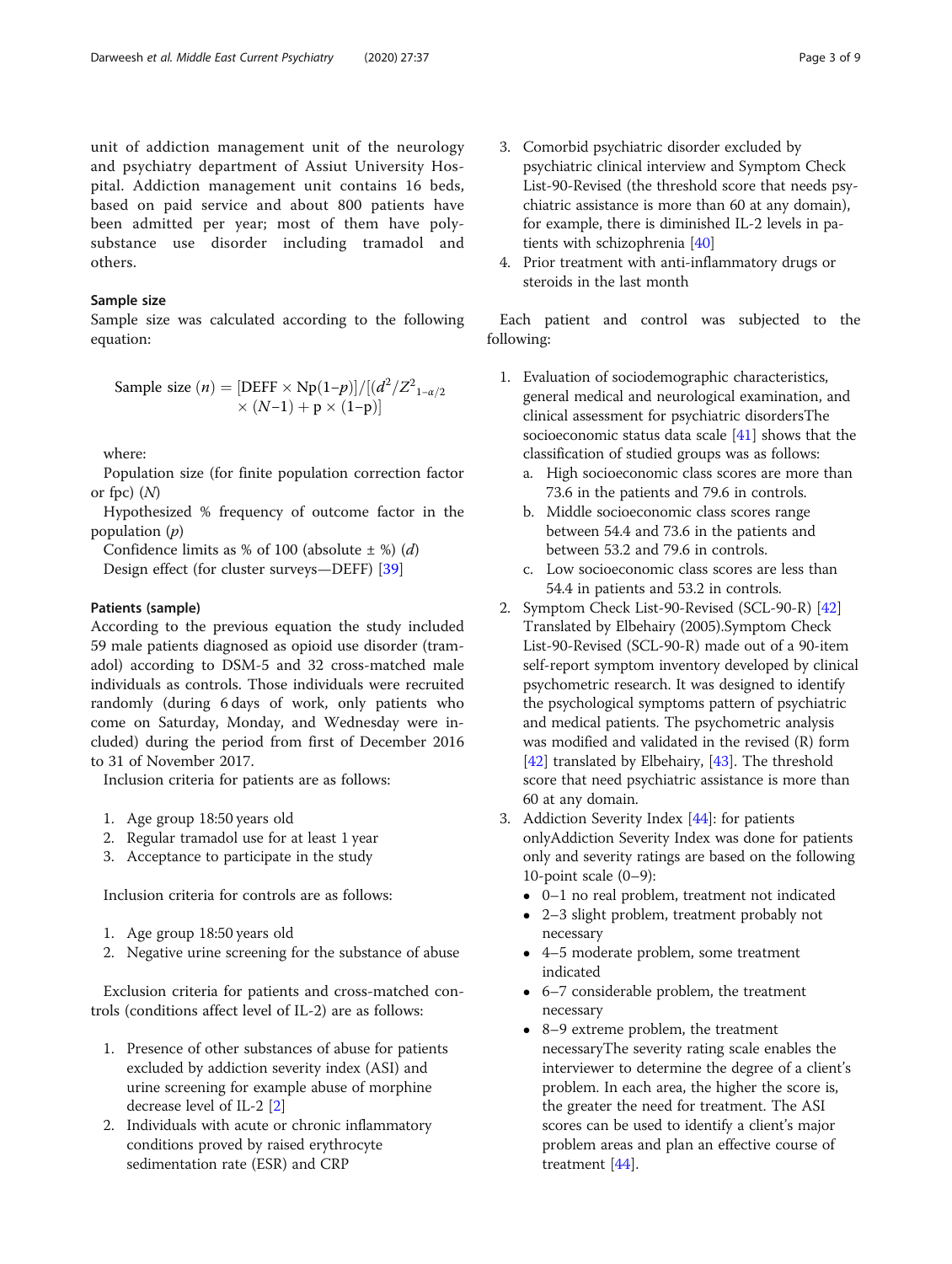- 4. Laboratory tests including the following:
	- (a) Urine screening for the substance of abuseSamples are obtained at the time of the first interview with patients and controls to investigate the presence of most common addicting drug groups which are opioids, tramadol, amphetamine, cannabinoids, benzodiazepines, and cocaine.This is done by using the EMIT Drugs-of-Abuse Urine Assays System from Siemens which provides a complete assay for fast analysis of drugs of abuse by using an amino assay technique.
	- (b) Erythrocyte sedimentation rate (ESR) and Creactive protein (CRP)Blood samples are obtained at the time of the first interview with patients and controls, to exclude presence of any inflammatory conditions.
	- (c) Quantitation of serum IL-2For patients and controls with a normal range of ESR and CRP during the second interview by using human interleukin-2 (IL-2) ELISA kit of SinoGeneClon Biotech Co., Ltd Catalog no. SG-10261, for the quantitative determination of human IL-2 concentrations by using sandwich ELISA detection method type using serum samples. The detection range was from 50 up to 1000 pg/ml. The sensitivity of the test was 10 pg/m.

### Data collection

The data collection took a period of 1 year, between first of December 2016 and 31st of November 2017, 5 days per week during the morning from 8 am to 2 pm. Application of the tools of the study starting by demographic data sheet then Socioeconomic Status Data Scale for patients and controls. After that, general medical and neurological examination, psychiatric clinical interview, and Symptom Check List-90-Revised were done for patients and controls followed by Addiction Severity Index that was done for patients only.

Then drug screening in urine for substance of abuse was done. Samples were obtained at time of admissions for patients and at time of first interview with controls to investigate the most common addicting drug groups and exclude controls with positive results. Also, samples of erythrocyte sedimentation rate (ESR) and C-reactive protein (CRP) are obtained at time of admission for patients and at time of first interview with controls.

Also, quantitation of serum IL-2 was done at the time of the second interview for only controls who have level of ESR and CRP within normal. So of about 100 persons, only 32 were chosen, and at the time of admission for patients who have level of ESR and CRP within normal and positive drug screening for tramadol only, so of about 150 patients, only 59 were chosen.

#### Statistical analysis

Data was collected and analyzed using SPSS (Statistical Package for the Social Science, version 20, IBM, Armonk, NY). Continuous data were expressed in the form of mean ± SD or median (range) while nominal data were expressed in the form of frequency (percentage).

Chi-square test was used to compare the nominal data of different groups in the study. While the Student  $t$  test was used to compare the mean of different two groups and ANOVA tests for more than two groups. Spearman correlation was used to determine the correlation between different parameters in the study with IL-2. P value was considered significant if < 0.05.

## Results

This study included 59 male patients and 32 crossmatched male healthy controls. Mean age of the patient group was  $28.69 \pm 7.96$  years while it was  $30.63 \pm 7.96$ years in the control group. It was noticed that the majority (57.63 %) of the patient group were married while the majority (56.2 %) of the controls were single. Significantly higher percentages of patients were skilled workers such as drivers, plumbers, carpenters, and painters (61.1%), while significantly higher percentages of controls were an employee (50%). Most patients (59.3%) were in low socioeconomic status, while most of the controls (59.4%) were in middle socioeconomic status.

All demographic data had no significant differences between patient and control except for occupation (P  $= 0.00$ ) and socioeconomic status level ( $P = 0.002$ ) (Table [1](#page-4-0)).

In this study, the mean age of onset of opioid use disorder (tramadol) was  $23.03 \pm 5.70$  years and many patients (67.8%) started to use tramadol between the age of 14 and 25 years. The mean daily taken dose was 1243.22  $\pm$  629.9 mg. The mean duration of use was 5.66  $\pm$  2.81 years. As regards urine assay of tramadol in the patient group, it was between 50 and 200 ng/ml in 17 (28.8%) of the patients and  $> 200$  ng/ml in 42 (71.2%) of the patients (Table [2](#page-4-0)).

Comparing serum level of IL-2 in patients with opioid use disorder (tramadol) with that of the controls, it was found that patients with opioid use disorder (tramadol) have significantly higher serum level of IL-2 (318.69  $\pm$ 35.89) than that of controls  $(260.45 \pm 30.08)$  (P = 0.01) (Table [3](#page-5-0) and Fig. [1](#page-5-0)).

Patients with tramadol urine assay  $(> 200 \text{ ng/ml})$  have significantly higher serum level of IL-2 ( $P < 0.05$ ) which was  $357.79 \pm 35.25$  in comparison to  $312.93 \pm 27.69$  in patients with tramadol urine assay (50–200 ng/ml) (Table [4\)](#page-6-0).

Serum level of IL-2 had significant positive correlation with daily dose of tramadol ( $r = 0.32$ ;  $P = 0.02$ ) (Fig. [2\)](#page-6-0).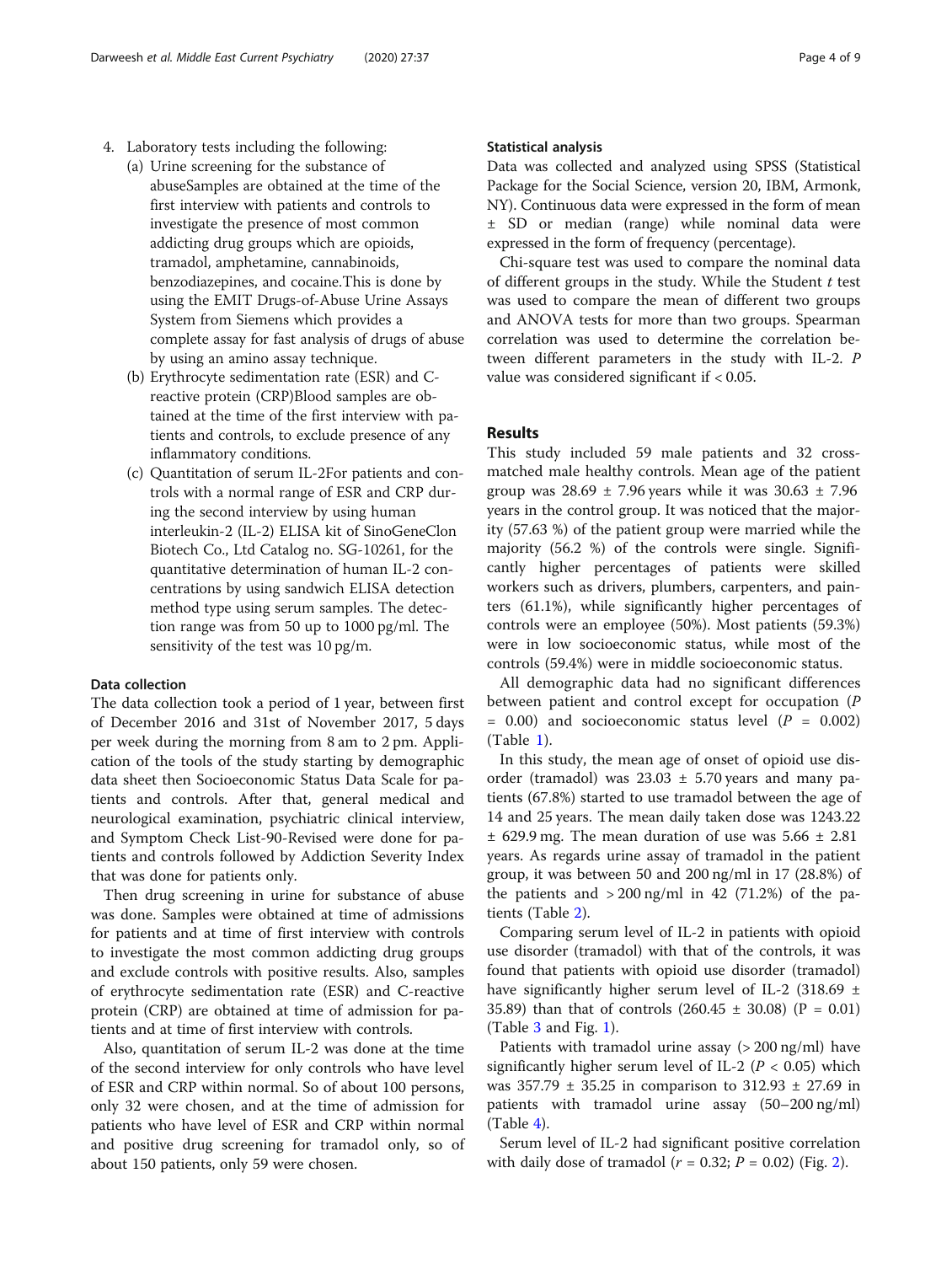| Demographic characteristics<br>Age | Patient group ( $n = 59$ ) |                          | Control group ( $n = 32$ ) |                          | $t$ test          | $P$ value          |           |    |       |    |       |       |       |
|------------------------------------|----------------------------|--------------------------|----------------------------|--------------------------|-------------------|--------------------|-----------|----|-------|----|-------|-------|-------|
|                                    | Mean<br>28.69<br>No.       | $\pm$ SD<br>7.96<br>$\%$ | Mean<br>30.63<br>No.       | $\pm$ SD<br>7.96<br>$\%$ | 1.183<br>$\chi^2$ | 0.240<br>$P$ value |           |    |       |    |       |       |       |
|                                    |                            |                          |                            |                          |                   |                    | Residence |    |       |    |       |       |       |
|                                    |                            |                          |                            |                          |                   |                    | Rural     | 13 | 22.03 | 10 | 31.25 | 0.509 | 0.476 |
| Urban                              | 46                         | 77.97                    | 22                         | 68.75                    |                   |                    |           |    |       |    |       |       |       |
| Marital status                     |                            |                          |                            |                          |                   |                    |           |    |       |    |       |       |       |
| Single                             | 23                         | 38.99                    | 18                         | 56.2                     | 5.14              | 0.162              |           |    |       |    |       |       |       |
| Married                            | 34                         | 57.63                    | 11                         | 34.4                     |                   |                    |           |    |       |    |       |       |       |
| Divorced                           | $\mathbf{1}$               | 1.69                     | $\overline{2}$             | 6.2                      |                   |                    |           |    |       |    |       |       |       |
| Widow                              | $\mathbf{1}$               | 1.69                     | 1                          | 3.1                      |                   |                    |           |    |       |    |       |       |       |
| Education level                    |                            |                          |                            |                          |                   |                    |           |    |       |    |       |       |       |
| Illiterate                         | 11                         | 18.6                     | $\overline{7}$             | 21.9                     | 2.009             | 0.570              |           |    |       |    |       |       |       |
| Read and write*                    | 20                         | 33.9                     | 12                         | 37.5                     |                   |                    |           |    |       |    |       |       |       |
| Secondary school                   | 21                         | 35.6                     | 12                         | 37.5                     |                   |                    |           |    |       |    |       |       |       |
| University level                   | 7                          | 11.9                     | $\mathbf{1}$               | 3.1                      |                   |                    |           |    |       |    |       |       |       |
| Occupation                         |                            |                          |                            |                          |                   |                    |           |    |       |    |       |       |       |
| Not working                        | 8                          | 13.6                     | 3                          | 9.4                      | 38.569            | 0.000              |           |    |       |    |       |       |       |
| Non skilled worker*                | 3                          | 5.1                      | 8                          | 25                       |                   |                    |           |    |       |    |       |       |       |
| Skilled worker*                    | 36                         | 61.1                     | $\overline{4}$             | 12.5                     |                   |                    |           |    |       |    |       |       |       |
| Employee                           | $\overline{4}$             | 8.6                      | 16                         | 50                       |                   |                    |           |    |       |    |       |       |       |
| Student                            | 8                          | 13.6                     | $\mathbf{1}$               | 3.1                      |                   |                    |           |    |       |    |       |       |       |
| Socioeconomic status level         |                            |                          |                            |                          |                   |                    |           |    |       |    |       |       |       |
| Low                                | 35                         | 59.3                     | $\overline{7}$             | 21.9                     | 12.280            | 0.002              |           |    |       |    |       |       |       |
| Moderate                           | 16                         | 27.1                     | 19                         | 59.4                     |                   |                    |           |    |       |    |       |       |       |
| High                               | 8                          | 13.6                     | 6                          | 18.8                     |                   |                    |           |    |       |    |       |       |       |

<span id="page-4-0"></span>Table 1 Demographic characteristics of both studied groups

\*Read and write: primary or preparatory school education. Non skilled worker: clean workers and baggers. Skilled worker: work need specific training such as: drivers, plumbers, carpenters, and painters

## **Discussion**

In the present observational cross sectional study, patients with opioid use disorder (tramadol) have significantly elevated serum levels of interleukin-2 (IL-2) than the healthy controls. Also, this elevation was dose related.

Table 2 Clinical characteristics of patient group

| Clinical characteristics | Patient ( $n = 59$ ) |
|--------------------------|----------------------|
| Age of onset (years)     | $23.03 + 5.70$       |
| $14 - 25$ years          | 40 (67.8%)           |
| $> 25$ years             | 19 (32.2%)           |
| Duration (years)         | $5.66 + 2.81$        |
| Dose (mg/day)            | $1243.22 \pm 629.9$  |
| Urine assay              |                      |
| 50-200 ng/ml             | 17 (28.8%)           |
| $> 200$ ng/ml            | 42 (71.2%)           |

Data was expressed in the form of mean ± SD and frequency (percentage)

Despite that several previous studies examined the effect of opioids dependence on immune functions and serum level of interleukins, a limited number of it focuses on tramadol dependence effect on immune functions and serum level of interleukins. Also, the available studies focused on analgesic doses and their effect on cytokines and natural killer cells; no previous studies focused on high doses or prolonged duration of use and its effect on immune response.

Makimura et al. [[45\]](#page-8-0) tried to find out markers that could predict resistance to morphine treatment by measuring the plasma concentrations of cytokines before and after morphine treatment in patients with metastatic cancer. They observed inter-individual variability in baseline plasma cytokine concentrations and found no significant changes in the levels of any cytokine (including interleukin-2 (IL-2)) after 8 days of treatment with morphine in previously opioid-naive patients. Significant change in serum level of cytokines after opioid use could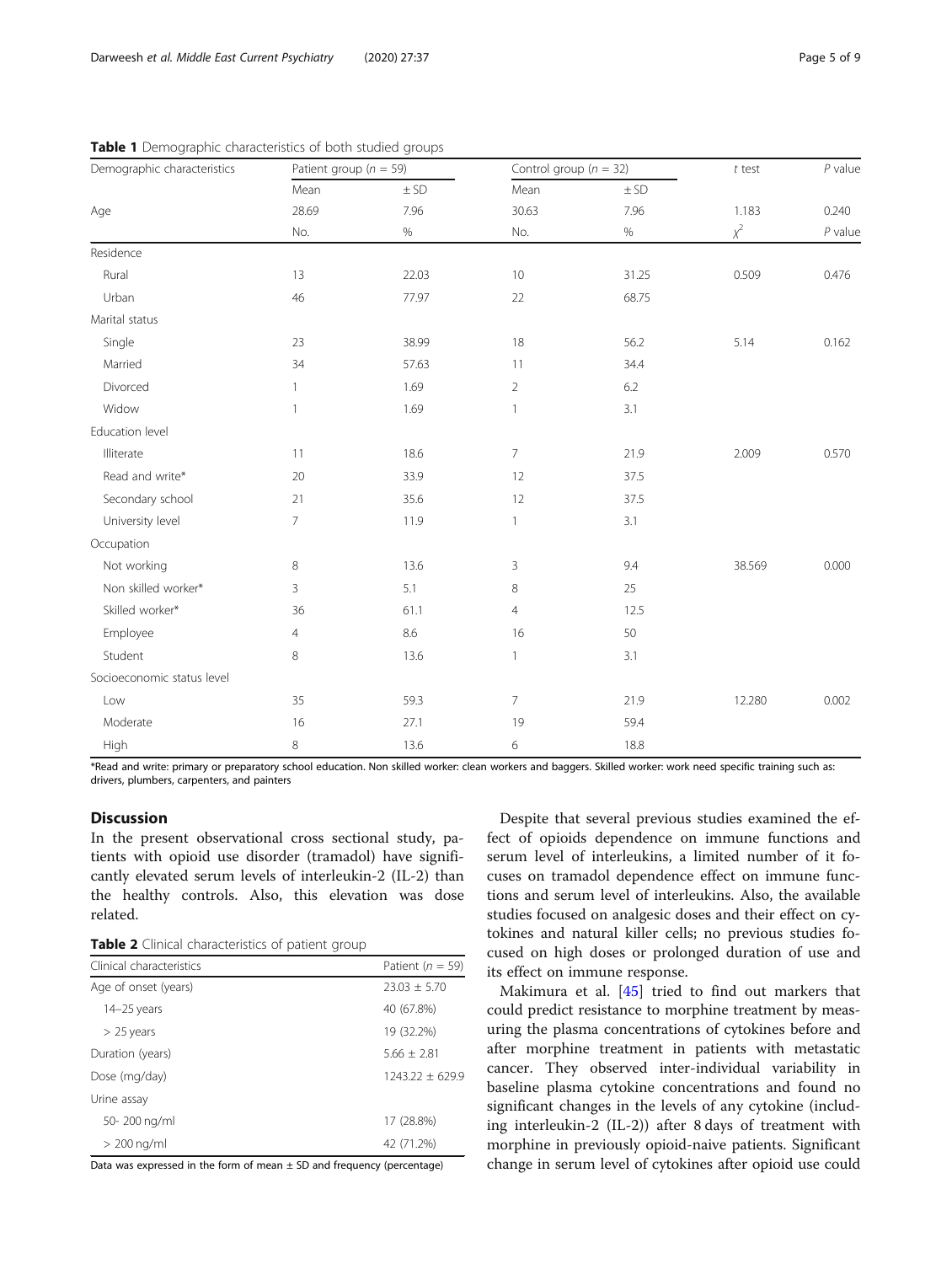<span id="page-5-0"></span>Table 3 Serum level of (IL-2) in both studied groups

| Serum level of IL-2 | Patient group ( $n = 59$ ) | Control group ( $n = 32$ ) | test : | $P$ value* |
|---------------------|----------------------------|----------------------------|--------|------------|
| Mean $\pm$ SD       | $318.69 \pm 35.89$         | $260.45 \pm 30.08$         | 7.807  | 0.001      |

P value is significant if  $< 0.05$ 

\*P value compared between patient and control groups

be related to duration of exposure as in the present study and also was reported in the study of Palm et al. [[46\]](#page-8-0) who found that the synthesis and secretion of IL-2 by lymphocytes increased significantly after 4 weeks of morphine treatment in patients suffering from chronic pain.

The possibility that the immunologic effects of opioids (morphine) depend on the nature of the exposure has been confirmed in a study of 15 patients with advanced cancer by Hashiguchi et al. [[47](#page-8-0)] who reported that the impact of opioids on immune function might correlate with the duration of opioid use. They found a negative correlation between the levels of morphine metabolites and circulating immunoglobulin levels and the in vitro proliferation of peripheral blood lymphocytes in response to phytohemagglutinin (a nonspecific activator of T cells) in patients who had just started to use morphine. In contrast, no such effects were observed in patients who had been using morphine for over 1 month.

The influence of morphine on immune potential could be dependent on whether it is used acutely or chronically, the route of administration, and the immune parameters that are considered [[48,](#page-8-0) [49\]](#page-8-0).

Provinciali et al. [\[48](#page-8-0)] studied the short-term immune effects after a single intravenous dose of morphine and the long-term effects after 1 month of oral morphine on NK and lymphokine-activated killer (LAK) cell cytotoxicity in patients with cancer. This study demonstrated

that both acute and chronic morphine administration reduced NK cell activity and increased LAK activity. Chronic morphine administration has also been shown to increase the proportion of CD3+ and CD4+ T cells in peripheral blood mononuclear cell preparations, while the prevalence of CD8+ T cells is unaffected and the proportion of CD16+ lymphocytes is reduced. CD16 is a member of the Fc receptor family that is important for the induction of antibody-dependent cellular cytotoxicity (ADCC). Antibody-dependent cellular cytotoxicity is a mechanism of cell-mediated immune defense and a decrease in the presence of such cells could therefore negatively impact tumor surveillance. None of these parameters was affected during acute morphine administration.

Fang and Huang [\[50\]](#page-8-0) studied the effect of morphine and tramadol on serum level of IL-2 in gynecologic postoperative analgesia and found that both morphine and tramadol could decrease the postoperative pain. In contrast to the suppression of IL-2 level by morphine, tramadol could increase the IL-2 level in post-laparoscopic patients.

Mustafa et al. [[51\]](#page-8-0) performed a study to evaluate effect of morphine versus tramadol on the immune response during management of patients with chronic cancer pain. They found that the concentration of IL-2 and INFγ in the serum of patients in morphine group was decreased significantly than that in the pre-treatment

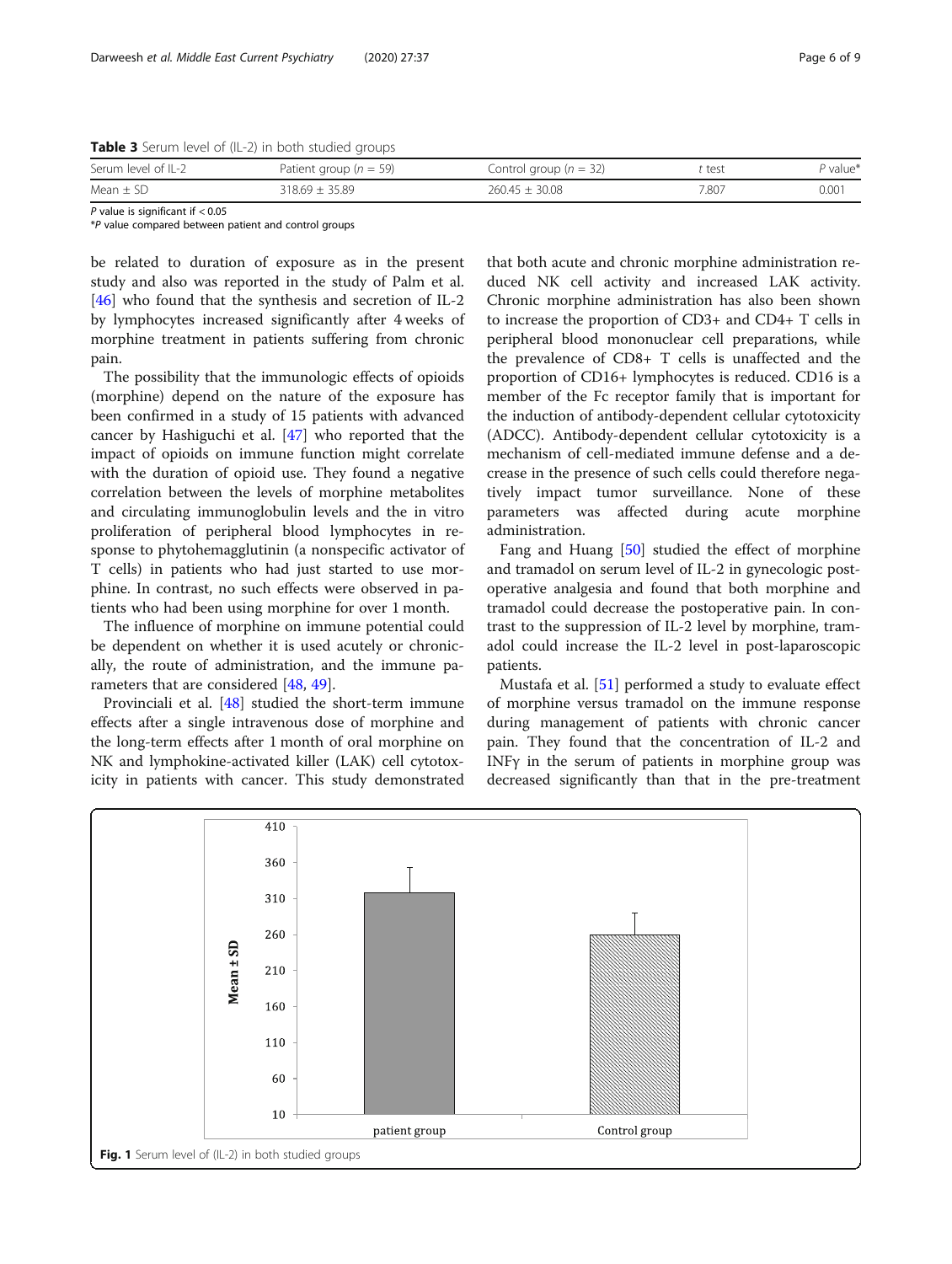<span id="page-6-0"></span>Table 4 Classification of patients according to level of tramadol in urine assay and its relation to serum level of IL-2 in them

|                    | Patients with urine assay of tramadol<br>50–200 ng/ml ( $n = 17$ ) | Patients with urine assay of tramadol<br>$>$ 200 ng/ml ( $n = 42$ ) | t test | P value |
|--------------------|--------------------------------------------------------------------|---------------------------------------------------------------------|--------|---------|
|                    | Mean $+$ SD                                                        | Mean $+$ SD                                                         |        |         |
| Serum level of IL2 | $312.93 \pm 27.69$                                                 | $357.79 \pm 35.25$                                                  | 4.686  | 0.000   |
|                    |                                                                    |                                                                     |        |         |

phase while increased in the tramadol group than the pretreatment phase and these changes were statistically significant. Both IL-2 and INF  $\gamma$  were significantly higher in tramadol group than morphine group along studied periods.

Sacerdote et al. [[2\]](#page-7-0) evaluated effects of tramadol on immune responses and pain thresholds in mice and the effects of the acute and chronic intake of tramadol on pain thresholds and on immune responses (by measuring splenocyte proliferation, IL-2 production and natural killer activity) in the mouse. After acute subcutaneous administration, tramadol induced analgesia starting from a dose of 20 mg/kg, whereas it significantly increased natural killer activity and IL-2 production at doses as low as 1 mg/kg and splenocyte proliferation starting from a dose of 10 mg/kg. After the chronic administration, the analgesic effect of the drug was still present, whereas the immune modifications disappeared. Therefore, the pharmacological characters of tramadol are different from that of other drugs which bind μ-opioid receptors. Their results suggest that tramadol could be a good option for the treatment of pain in patients where immune suppression may be contraindicated.

Liu et al. [[52](#page-8-0)] who studied the effect of tramadol on immune responses and pain thresholds in a rat model of incisional pain found that there was an increase in postoperative serum levels of IL-6, IL-2 which was observed with higher doses of tramadol. However, low doses of tramadol cause a minimal decrease in IL-2 serum level;

this was explained by low doses cause no change in IL-2 due to low affinity of tramadol on opioid μ-receptors while high doses act on serotonergic receptors and thus enhance immune-modulation and lead to increase in IL-2. This was consistent with the present study as the daily dose of tramadol in patients ranged from 613 to 1873 mg/day which is considered a high dose.

Song and Zhao [\[53\]](#page-8-0) studied IL-2 induced antinociception partially coupled with μ-receptor and found that intraplantar injection of human recombinant interleukin 2 (rIL-2) significantly increased pain threshold to noxious radiant heat in normal rats. rIL-2 antinociception was partially blocked by naloxone in normal rats. So, as that study showed that opioid antagonists cause inhibition of IL-2 production, opioid agonists (including tramadol) may cause induction of IL-2 production.

Wang et al. [[54](#page-8-0)] studied the changes in serum cytokine in response to tramadol in patients undergoing pulmonary lobectomy and found that the group of patients that have undergone pulmonary lobectomy and received tramadol showed higher IL-2 level than those who did not receive tramadol (P value < 0.01).

In conclusion, the effect of tramadol on serum level of IL-2 depends on the dose administered and whether it is administered acutely or chronically, and the current study found that patients with tramadol use disorder have significantly elevated serum levels of IL-2 than the healthy controls. Also, this elevation was dose related.

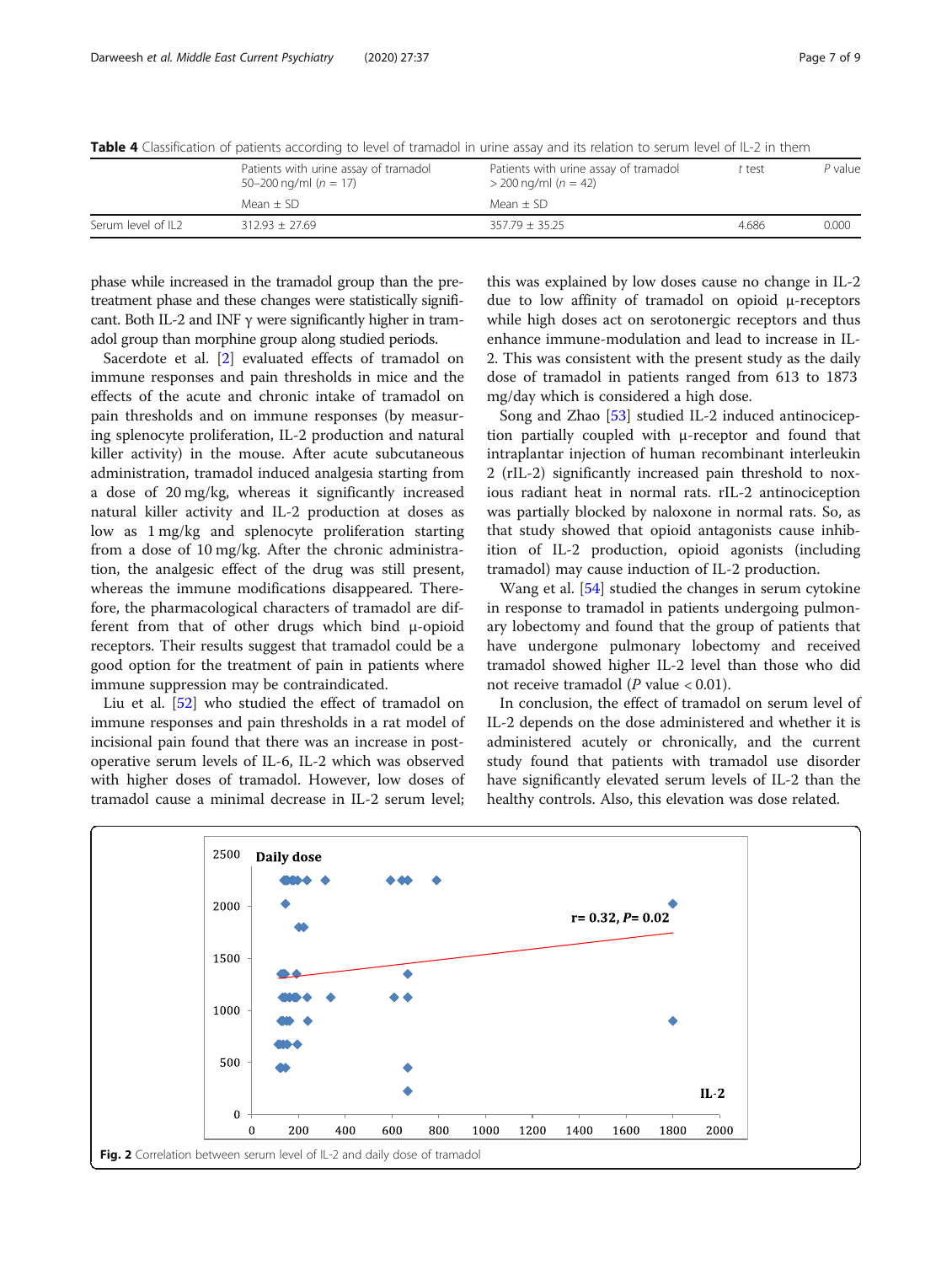<span id="page-7-0"></span>Tramadol improves cellular immune functions mainly the functions of T-lymphocytes subsets and NK cells [[55\]](#page-8-0). The ability of tramadol to enhance immunity could be because of its coexisting intrinsic serotonergic effect [2, 11]. In spite, serotonin is not required for IL-2 production; increasing serotonin levels above a critical threshold can supplement a suboptimal stimulus to en-hance IL-2 production [[22](#page-8-0)]. The effect of tramadol on IL-2 mostly related to its action on serotonergic receptors.

## Conclusion

The current study found that patients with opioid use disorder (tramadol) have significantly elevated serum levels of IL-2 than healthy controls. Also, this elevation was dose related.

Further studies with large sample sizes could be done taking into consideration the relationship between tramadol induced increase in serum level of IL-2 and mesocorticolimbic dopaminergic system.

In patients with a suspected high daily dose of tramadol, serum level of IL-2 might be considered as an indicator.

#### **Abbreviations**

SCL-90-R: Symptom Check List-90-Revised; IL-2: Interleukin-2; ESR: Erythrocyte sedimentation rate; CRP: C-reactive protein; ADCC: Antibody-dependent cellular cytotoxicity; TLR: Toll-like receptor; TNFα: Tumor necrosis factor α; IL-1β: Interleukin-1β; MCP-1: Monocyte chemo-attractant protein-1

#### Acknowledgements

Not applicable.

#### Authors' contributions

A. D. contributed in study design, interpretation of the data, and preparing and revising the manuscript. R.H. contributed in study design, assessing, interviewing the patients, collecting, and analyzing and interpreting the data, and prepared the main manuscript. M.A contributed in study design, analyzing, interpretation of the data and writing the manuscript. M.H contributed in assessing, interviewing the patients, collecting, analyzing and interpreting of the data, and revising the manuscript. All authors approved the final manuscript.

#### Authors' information

A. D.: Professor of Psychiatry, Neuropsychiatry Department, Faculty of Medicine, Assiut University, Egypt. R. H.: Associate Professor of Psychiatry, Neuropsychiatry Department, Faculty of Medicine, Assiut University, Egypt. M. A.: Professor of Microbiology, Department of Microbiology and Immunology, Faculty of Medicine, Assiut University, Egypt. M. H.: Resident of Psychiatry, Neuropsychiatry Department, Faculty of Medicine, Assiut University, Egypt.

#### Funding

The current study was not supported by any national or international institution or organization.

#### Availability of data and materials

The data sets generated and/or analyzed during the current study are available from the corresponding author on reasonable request.

#### Ethics approval and consent to participate

Before starting data collection, approvals to conduct the study were obtained from the Ethical Review Committee of Assiut Faculty of Medicine and the administrative authority in Neurological and Psychiatric Hospital at Assiut University [\[56](#page-8-0)]. Prior to the interview, a written informed consent was obtained from the literate participants and was signed in the presence of witness for illiterate ones. Privacy and secrecy of all data were assured by ensuring anonymity of the questionnaire, interviewing the participant separately in a closed room, and keeping data files in a safe place.

#### Consent for publication

Not applicable.

#### Competing interests

The authors declare that they have no competing interests.

#### Author details

<sup>1</sup>Department of Neuropsychiatry, Assiut University Hospital, Faculty of Medicine, Assiut University, Asyut, Egypt. <sup>2</sup>Department of Microbiology and Immunology, Faculty of Medicine, Assiut University, Asyut, Egypt.

#### Received: 23 January 2020 Accepted: 13 May 2020 Published online: 20 July 2020

#### References

- Dayer P, Desmeules J, Collart L (1997) Pharmacologie du tramadol. Drugs 53:18–24
- 2. Sacerdote P, Bianchi M, Manfredi B, Panerai AE (1997) Effects of tramadol on immune responses and nociceptive thresholds in mice. Pain 72:325–330
- 3. Hennies H, Friderichs E, Schneider J (1988) Receptor binding, analgesic and antitussive potency of tramadol and other selected opioids. Arzneimittelforschung 38:877–880
- 4. Paar W, Frankus P, Dengler H (1992) The metabolism of tramadol by human liver microsomes. Clin Invest 70:708–710
- 5. Kayser V, Besson J-M, Guilbaud G (1992) Evidence for a noradrenergic component in the antinociceptive effect of the analgesic agent tramadol in an animal model of clinical pain, the arthritic rat. Eur J Pharmacol 224:83–88
- 6. Raffa RB, Friderichs E, Reimann W, Shank RP, Codd EE, Vaught JL (1992) Opioid and nonopioid components independently contribute to the mechanism of action of tramadol, an 'atypical' opioid analgesic. J Pharmacol Exp Ther 260:275–285
- 7. Driessen B, Reimann W (1992) Interaction of the central analgesic, tramadol, with the uptake and release of 5-hydroxytryptamine in the rat brain in vitro. Br J Pharmacol 105:147–151
- 8. Driessen B, Reimann W, Giertz H (1993) Effects of the central analgesic tramadol on the uptake and release of noradrenaline and dopamine in vitro. Br J Pharmacol 108:806–811
- 9. Dayer P, Collart L, Desmeules J (1994) The pharmacology of tramadol. Drugs 47:3–7
- 10. Besson J-M, Vickers MD (1994) Tramadol analgesia. Synergy in research and therapy. Drugs 47:1
- 11. Gaspani L, Bianchi M, Limiroli E, Panerai AE, Sacerdote P (2002) The analgesic drug tramadol prevents the effect of surgery on natural killer cell activity and metastatic colonization in rats. J Neuroimmunol 129:18–24
- 12. Sacerdote P, Bianchi M, Gaspani L, Panerai A (1999) Effects of tramadol and its enantiomers on Concanavalin-A induced-proliferation and NK activity of mouse splenocytes: involvement of serotonin. Int J Immunopharmacol 21: 727–734
- 13. Sacerdote P, Bianchi M, Gaspani L, Manfredi B, Maucione A, Terno G, Ammatuna M, Panerai AE (2000) The effects of tramadol and morphine on immune responses and pain after surgery in cancer patients. Anesth Analg 90:1411–1414
- 14. Niemand C, Nimmesgern A, Haan S, Fischer P, Schaper F, Rossaint R, Heinrich PC, Muller-Newen G (2003) Activation of STAT3 by IL-6 and IL-10 in primary human macrophages is differentially modulated by suppressor of cytokine signaling 3. J Immunol 170:3263–3272
- 15. Sheeran P, Hall G (1997) Cytokines in anaesthesia. Br J Anaesth 78:201–219
- 16. Mier JW, Gallo RC (1980) Purification and some characteristics of human Tcell growth factor from phytohemagglutinin-stimulated lymphocyteconditioned media. Proc Natl Acad Sci U S A 77:6134–6138
- 17. Kolitz, J., Mertelsmann, R., Sykora, K. & Welte, K. J. C. B. 1987. Interleukin-2: basic and clinical studies. 39, 13-18.
- 18. Granelli-Piperno A, Andrus L, REICH EJJOEM (1984) Antibodies to interleukin 2. Effects on immune responses in vitro and
- 19. Roediger B, Kyle R, Tay SS, Mitchell AJ, Bolton HA, Guy TV, Tan S-Y, Forbes-Blom E, Tong PL, Köller YJJO (2015) IL-2 is a critical regulator of group 2